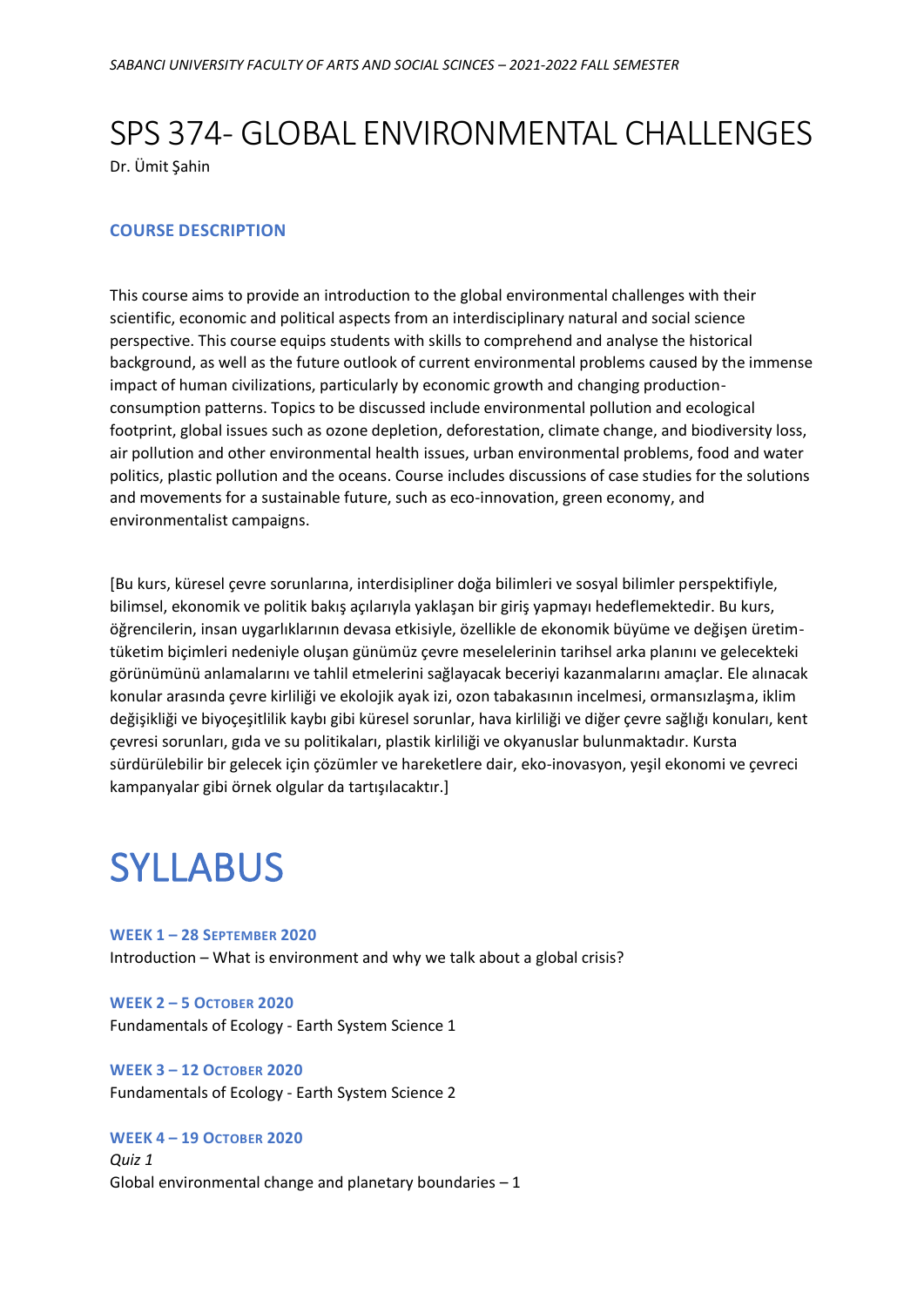**WEEK 5 – 26 OCTOBER 2020** Global environmental change and planetary boundaries - 2

**WEEK 6 – 2 NOVEMBER 2020** *Quiz 2* Human Impact on the Earth System: Global Environmental Pollution and Resource Depletion - 1

**WEEK 7 – 9 NOVEMBER 2020** Human Impact on the Earth System: Global Environmental Pollution and Resource Depletion - 2

**WEEK 8 – 16 NOVEMBER 2020 MIDTERM EXAM**

**WEEK 9 – 23 NOVEMBER 2020** Environmental Health Air Pollution

**WEEK 10 – 30 NOVEMBER 2020** Biodiversity Loss

**WEEK 11 – 7 DECEMBER 2020** *Quiz 3* Global Water Crisis

**WEEK 12 – 14 DECEMBER 2020** Energy and Environment Food Politics

#### **WEEK 13 – 21 DECEMBER 2020**

*Quiz 4* Plastic Pollution and Oceans

**WEEK 14 – 28 DECEMBER 2021**

Solutions for sustainability – Socio-technical transition and eco-innovation, decarbonization, green economy and circular economy

### **MAIN COURSE RESORUCES**

**BOOK CHAPTERS**

The Blue Planet: An Introduction to Earth System Science. Brian J. Skinner, Barbara Murck. Wiley, 2011 (Several chapters.)

Earth's Evolving Systems: The History of Planet Earth. Ronald Martin. Jones & Bartlett, 2018 (Chapter 6: Geologic Time and Stratigraphy.)

Stuffed and Starved: The Hidden Battle for the World Food System. Raj Patel. Melville House, 2012 (Introduction)